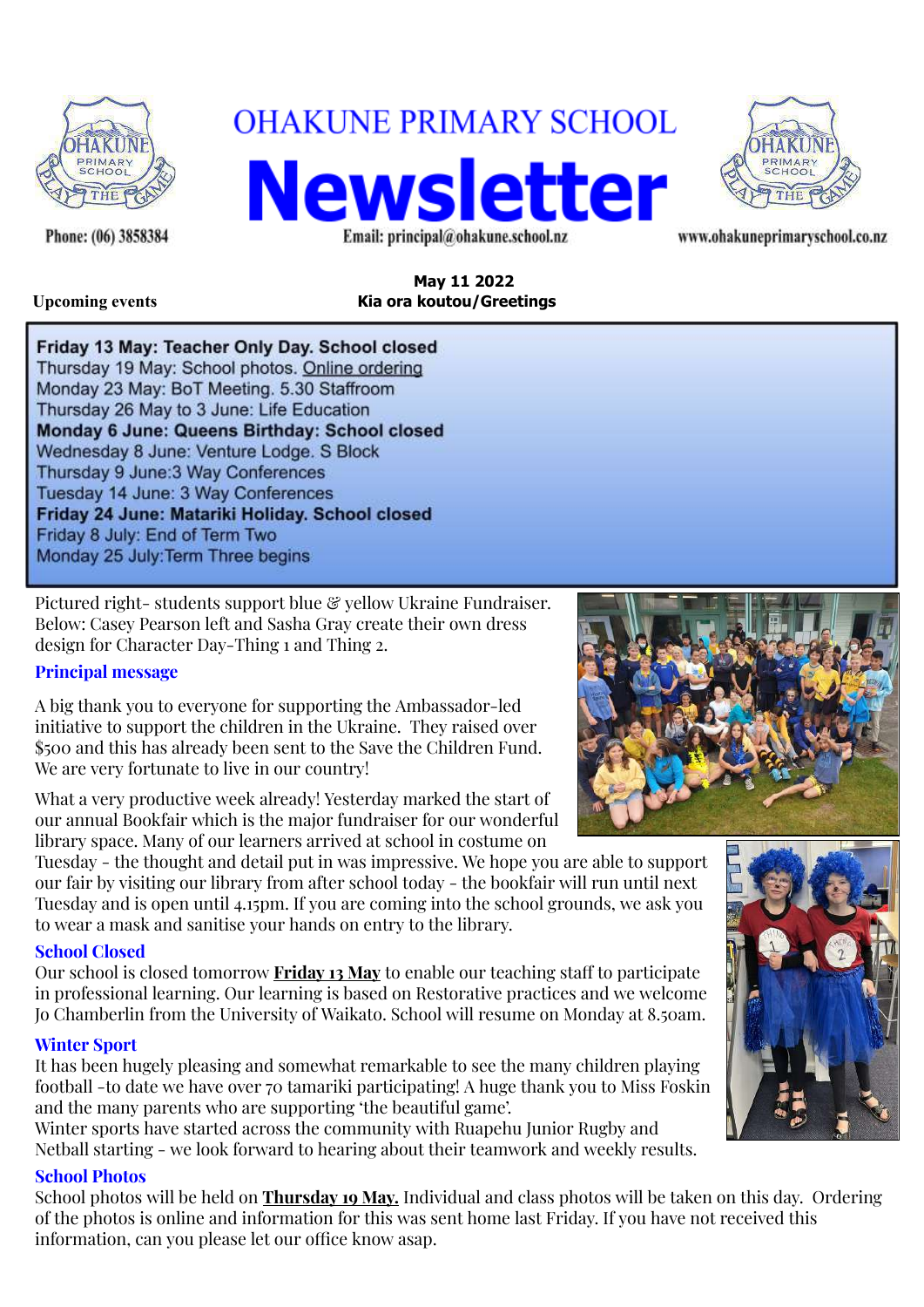# **Covid**

The continued presence of Covid and it's 'long tail' in our community means we are finding a very small number of learners who are still testing positive. Please continue to watch out for symptoms as they certainly are presenting in many different ways. Our school has a large number of testing kits so if you need one or two, please let our office know.

## **Outdoor activities**

Our learners in our senior school who are participating in the William Pike Challenge have had two incredible experiences over the past week with a visit to the Blue Mountain Lodge for white water rafting and the walk to the Tama Lakes on Sunday. Thank you to Miss Martin, Whaea Tash and Miss Foskin for the organisation of these activities to support our 'Pikelets' to achieve their goals.

With our stunning backyard it has been great to see our children have multiple opportunities to experience learning out there! Next week our middle school will be heading to the Waitonga Falls to learn more about our local area and our Senior School head out to tramp into Waihohonu hut to get up close and personal with the area's historic volcanic activity and historic huts!

#### **Uniform**

As the winter months creep towards us, can you please ensure that your child has a named school polar fleece. We have given a few Kidscan jackets out but unfortunately the size 8 and 10 have not arrived. Please ensure all uniforms are named as it makes it easier for us to return to its owner.

| <b>Morning Tea with the Principal Week 3</b> |                               |                               |                                                                       |
|----------------------------------------------|-------------------------------|-------------------------------|-----------------------------------------------------------------------|
| <b>Room 5:</b> Sarina Maumaru                | <b>Room 8: Hannah Eley</b>    | <b>Room 11:</b> Chloe Mabbott | <b>S. Block</b><br>Chelsea Mayhew<br>Shiloh Cornelius<br>Tamana Harto |
| <b>Room 6:</b> Casey Kleinpaste              | <b>Room 9:</b> Charley Coutts | <b>Room 12:</b> Selina Macrae |                                                                       |
| <b>Room 7:</b> Pippa McCoubrie               | <b>Room 10:</b> Brody Mabbott | <b>Room 14:</b> Jaylyn Hern   |                                                                       |

# **William Pike Challenge. The Tama Lakes and Whitewater Rafting**